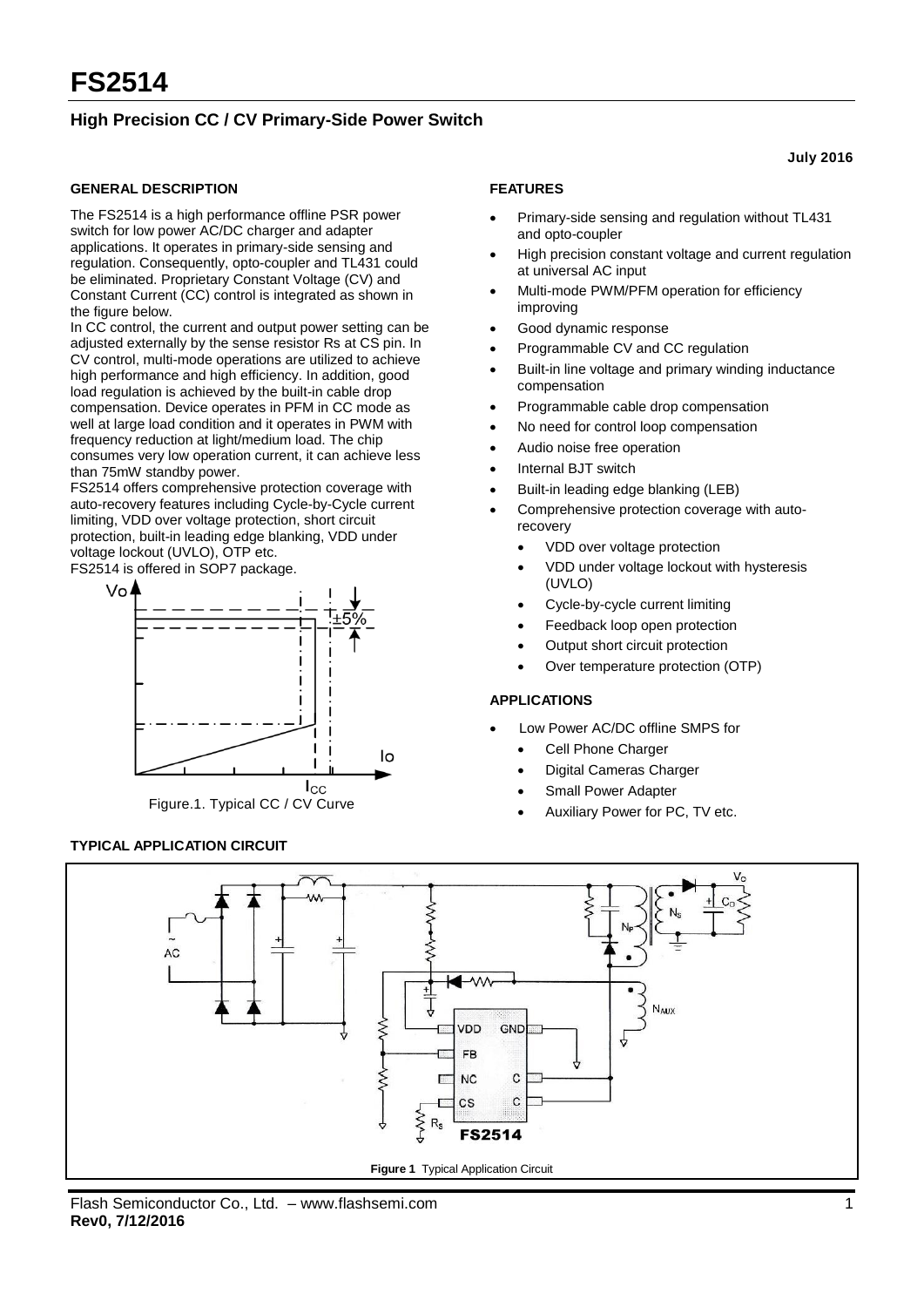## **PIN CONFIGURATION**

| Package | <b>Pin Configuration (Top View)</b>  |
|---------|--------------------------------------|
|         | VDD<br>GND<br>7                      |
| SOP7    | FB<br>2                              |
|         | 6<br>$\mathbf C$<br>NC<br>3          |
|         | 5<br>$\mathbf C$<br>$_{\rm CS}$<br>4 |
|         |                                      |

## **PIN DESCRIPTION**

| No.  | <b>Pin</b>     | <b>Description</b>                                                                                                              |
|------|----------------|---------------------------------------------------------------------------------------------------------------------------------|
|      | VDD            | Power supply.                                                                                                                   |
| 2    | FB             | The voltage feedback from auxiliary winding. Connected to resistor<br>divider from auxiliary winding reflecting output voltage. |
| 3    | N <sub>C</sub> | No connection.                                                                                                                  |
|      | СS             | Current sense input.                                                                                                            |
| 5, 6 | С              | HV BJT collector pin.                                                                                                           |
|      | GND            | Ground.                                                                                                                         |

#### **ORDERING INFORMATION Industrial Range: -40°C to +125°C**

| <b>Order Part No.</b>  | Package        | <b>OTY</b> |
|------------------------|----------------|------------|
| <b>FS2514CA-G-13TR</b> | SOIC7, Pb-Free | 2500/Reel  |
| <b>FS2514CA-G-T</b>    | SOIC7, Pb-Free | 100/Tube   |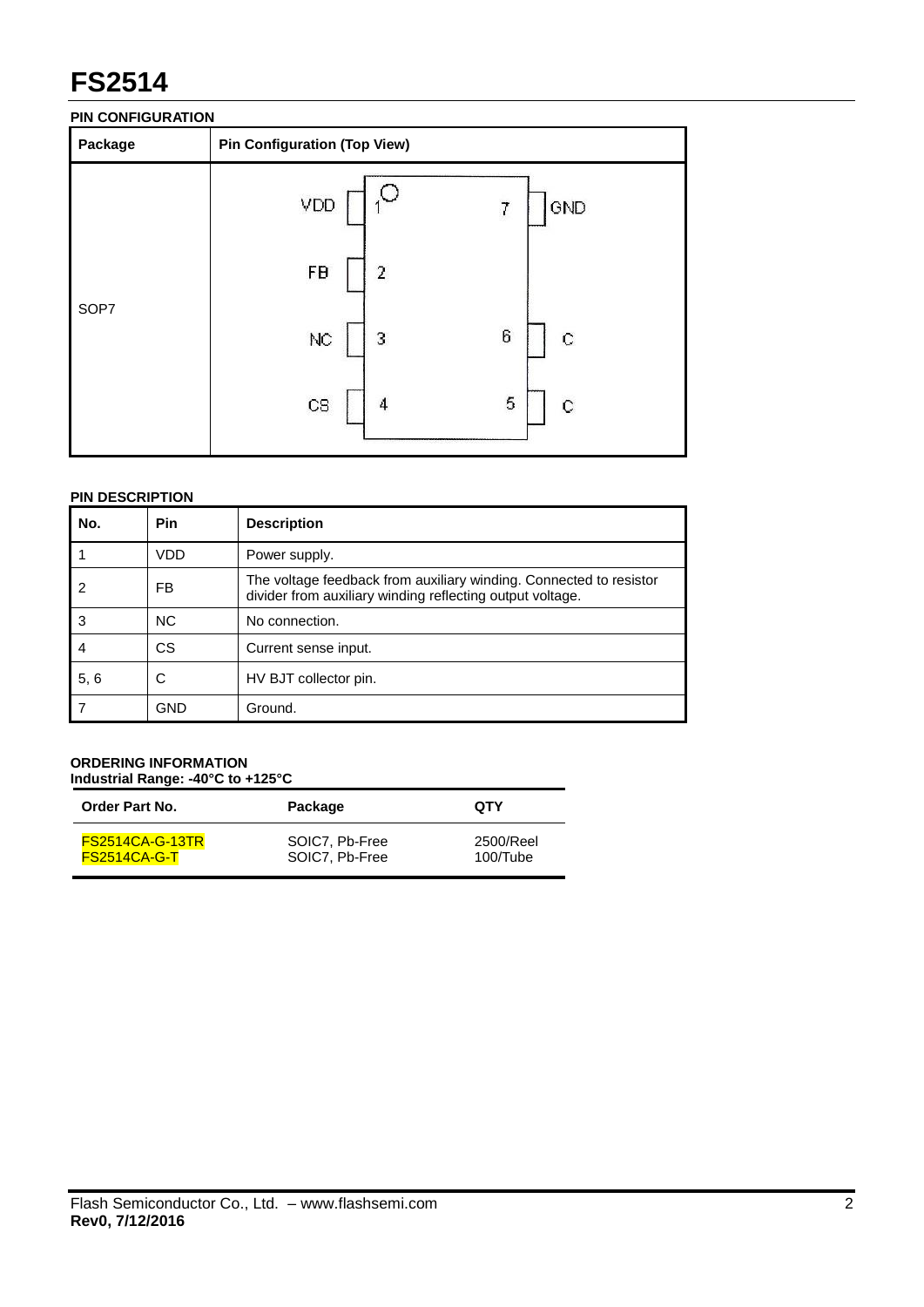## **FUNCTIONAL BLOCK DIAGRAM**



## **ABSOLUTE MAXIMUM RATINGS**

| C-B Voltage                                 | 700V                              |                                    |
|---------------------------------------------|-----------------------------------|------------------------------------|
| V <sub>DD</sub> Voltage                     |                                   | $-0.3V \sim 30V$                   |
| FB Input Voltage                            |                                   | $-0.3V \sim 7V$                    |
| <b>CS Input Voltage</b>                     | $-0.3V \sim 7V$                   |                                    |
| Operating temperature range, $T_A$          | $-40^{\circ}$ C $-+125^{\circ}$ C |                                    |
| Storage temperature range, T <sub>STG</sub> |                                   | $-65^{\circ}$ ~+150 $^{\circ}$ C   |
|                                             | Junction to Ambient, $R_{th-JA}$  | $\overline{90\degree}$ C/w (SOIC8) |
| Package Thermal                             |                                   | 75 °C/w (PDIP8)                    |
| Resistance                                  | Junction to Case, $R_{th-IC}$     | 15 °C/w (SOIC8)                    |
|                                             |                                   | 12 °C/w (PDIP8)                    |
| ESD (HBM)                                   |                                   | 2000 V                             |
| ESD (CDM)                                   |                                   | 200 V                              |

**Note:**

Stresses beyond those listed under "Absolute Maximum Ratings" may cause permanent damage to the device. These are stress ratings only and functional operation of the device at these or any other condition beyond those indicated in the operational sections of the specifications is not implied. Exposure to absolute maximum rating conditions for extended periods may affect device reliability.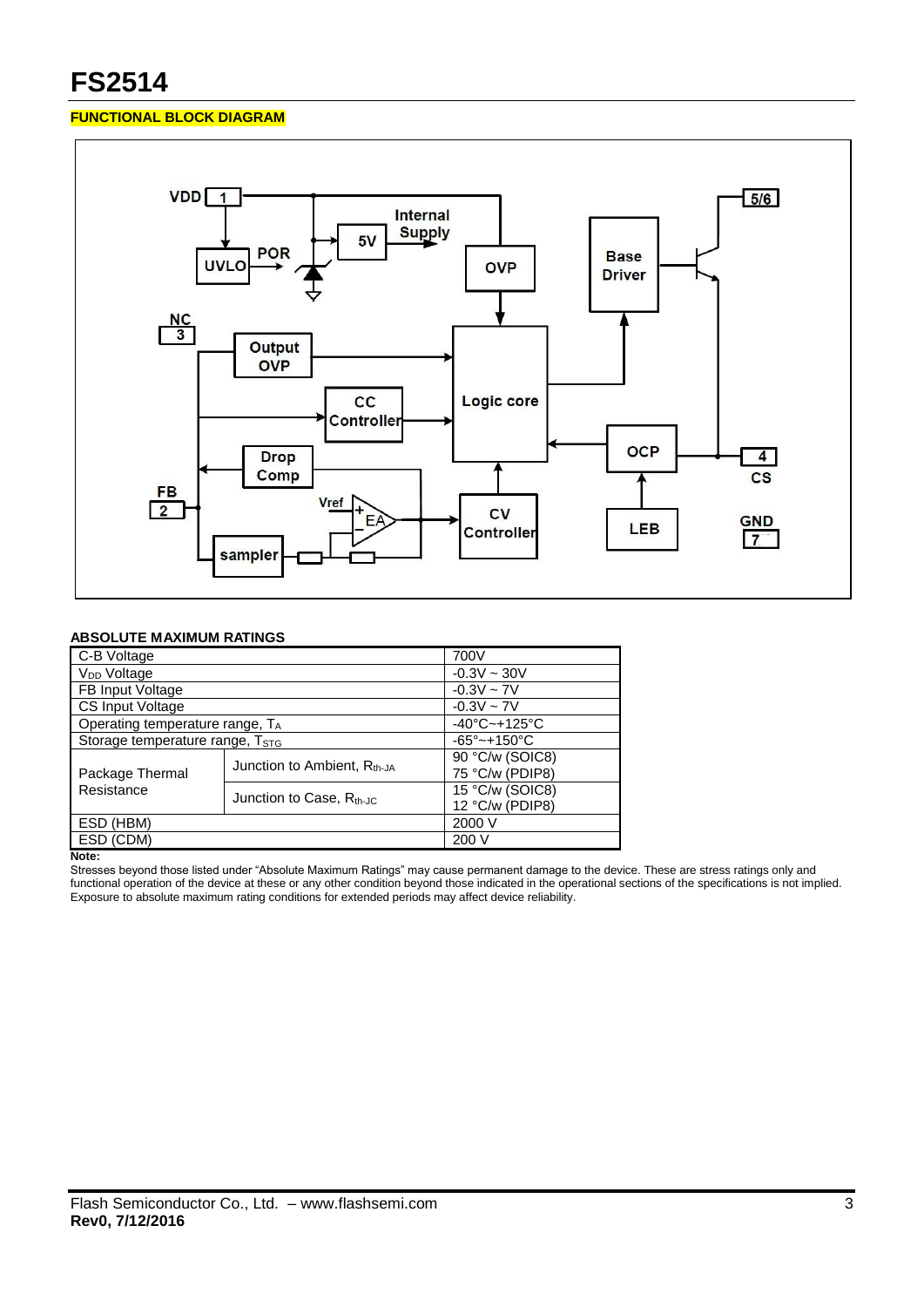## **ELECTRICAL CHARACTERISTICS (TBD)**

Test condition is T<sub>A</sub> = −40°C ~ +125°C. Typical values are at T<sub>A</sub> = 25°C, V<sub>DD</sub> = 15V, unless otherwise specified.

| Symbol                                    | <b>Parameter</b>                            | <b>Condition</b>                   | Min.  | Typ.  | Max.  | <b>Unit</b>     |  |
|-------------------------------------------|---------------------------------------------|------------------------------------|-------|-------|-------|-----------------|--|
| Supply Voltage (V <sub>DD</sub> ) Section |                                             |                                    |       |       |       |                 |  |
| V <sub>DD</sub>                           | Input voltage operation range               |                                    | 9.0   |       | 26    | $\vee$          |  |
| <b>I</b> SART-UP                          | Start-up current                            | $V_{DD} = UVLO_{OFF} - 1V$         |       | 5     | 15    | uA              |  |
| <b>I</b> STATIC                           | Static current                              |                                    |       | 0.72  | 1.0   | mA              |  |
| <b>UVLO<sub>OFF</sub></b>                 | Under voltage lockout exit                  |                                    | 18.4  | 19.4  | 20.4  | $\vee$          |  |
| <b>UVLOON</b>                             | Under voltage lockout enter                 |                                    | 6.5   | 7.1   | 7.8   | $\vee$          |  |
| V <sub>DD</sub> OVP                       | V <sub>DD</sub> over voltage protection     |                                    | 26.5  | 28.0  | 29.5  | $\vee$          |  |
|                                           |                                             | <b>Current Sense Input Section</b> |       |       |       |                 |  |
| $t_{LEB}$                                 | LEB time                                    |                                    |       | 0.5   |       | <b>us</b>       |  |
| $V_{th\_OCP\_MIN}$                        | Minimum over current threshold              |                                    | 485   | 500   | 515   | mV              |  |
| $V_{th}\_\text{OCP}\_\text{MAX}$          | Maximum over current threshold              |                                    |       | 555   |       | mV              |  |
| $V_{cs\_mini}$                            | Minimum CS threshold                        |                                    |       | 100   |       | mV              |  |
| t <sub>on MAX</sub>                       | Maximum 'ON' time                           |                                    |       | 50    |       | us              |  |
| $t_{D}$ ocp                               | OCP propagation delay                       |                                    |       | 100   |       | ns              |  |
|                                           |                                             | <b>FB Input Section</b>            |       |       |       |                 |  |
| $V_{FB}$                                  | Reference voltage for feedback<br>threshold |                                    | 2.475 | 2.500 | 2.525 | $\vee$          |  |
| <b><i>t<sub>PALSE</sub></i></b> MIN       | Minimum 'OFF' time                          |                                    |       | 2.0   |       | Us              |  |
| TREQ MIN                                  | Minimum frequency                           |                                    | 720   | 800   | 880   | Hz              |  |
| COMP_CABLE                                | Maximum cable compensation<br>current       |                                    |       | 48    |       | uA              |  |
| V <sub>th</sub> cc shutdown               | CC mode shutdown threshold                  |                                    |       | 1.55  |       | $\vee$          |  |
| T <sub>d_cc_shutdown</sub>                | CC mode shutdown debounce                   |                                    | 1024  |       | 1536  | cycle           |  |
| <b>Output Over Voltage Protection</b>     |                                             |                                    |       |       |       |                 |  |
| VOUT_OVP                                  | Output over voltage protection<br>threshold |                                    | 2.85  | 3.00  | 3.15  | V               |  |
| On Chip Over Temperature Section          |                                             |                                    |       |       |       |                 |  |
| $T_{SD}$                                  | Thermal shutdown temperature                |                                    |       | 150   |       | $\rm ^{\circ}C$ |  |
| $T_{SD_HYS}$                              | Thermal shutdown hysteresis                 |                                    |       | 15    |       | $^{\circ}C$     |  |
| Power BJT Section                         |                                             |                                    |       |       |       |                 |  |
| <b>V<sub>CEO</sub></b>                    | Collector-Emitter breakdown voltage         | $I_c = 10mA$ , $IB = 0mA$          | 450   |       |       | $\mathsf{V}$    |  |
| V <sub>CBO</sub>                          | Collector-Base breakdown voltage            | $IC = 10mA$                        | 700   |       |       | V               |  |
| $I_{\rm C}$                               | Collector peak current                      |                                    |       | 1.0   |       | A               |  |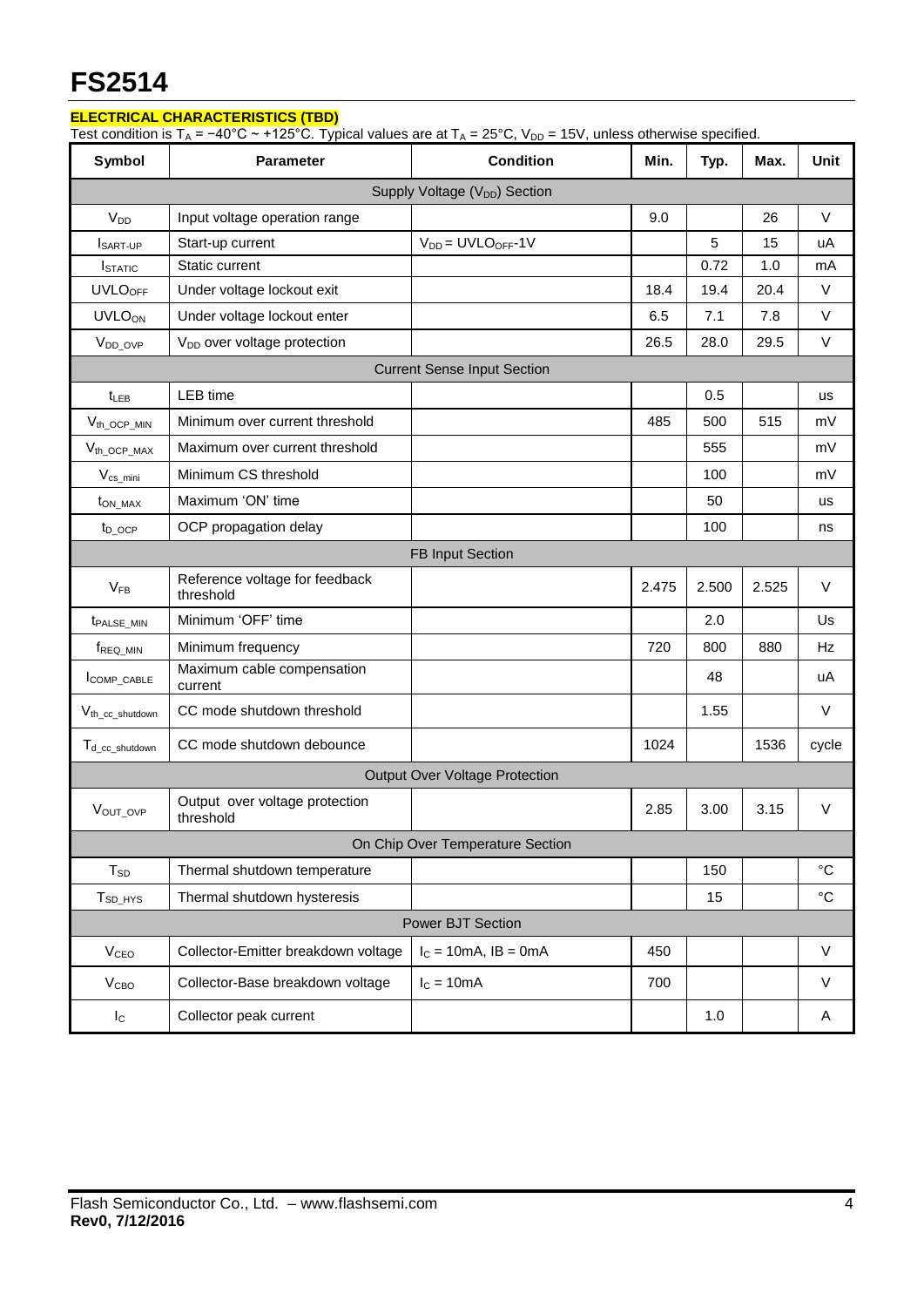## **CHARACTERIZATION PLOTS**

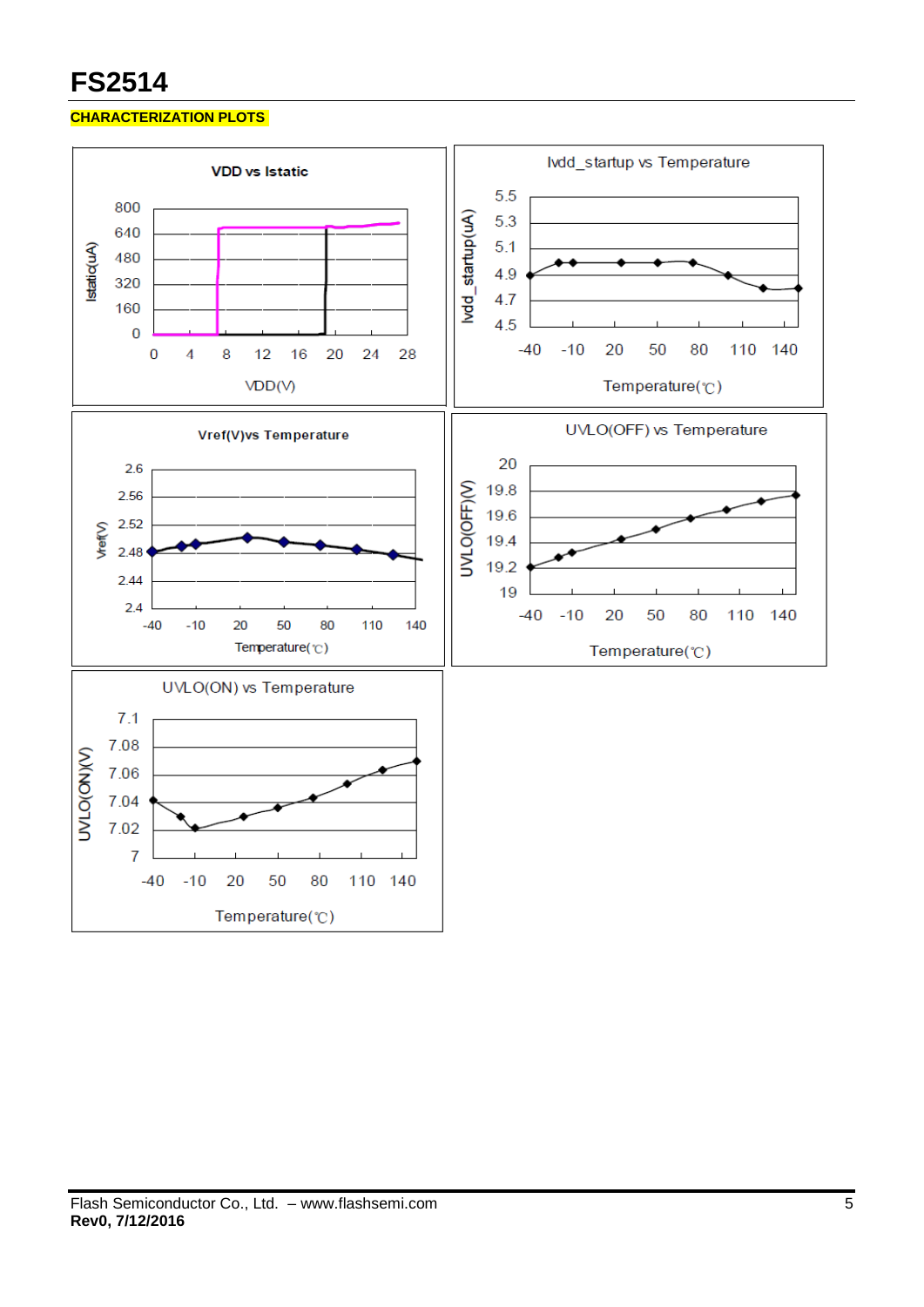## **OPERATION DISCRIPTION**

FS2514 is a cost effective PSR power switch optimized for off-line low power AC/DC applications including battery chargers. It operates in primary side sensing and regulation, thus opto-coupler and TL431 are not required. Proprietary built-in CV and CC control can achieve high precision CC/CV control meeting most charger application requirements.

#### **Start-up current and start-up control**

Start-up current of FS2514 is designed to be very low so that VDD can be charged up quickly. A large value startup resistor can therefore be used to minimize the power loss in application.

## **Operating Current**

The operating current of FS2514 is as low as 720uA (typical). Good efficiency and low standby power is achieved with the low operating current.

### **CC/CV Operation**

FS2514 is designed to produce good CC/CV control characteristic as shown in the Figure. 1. In charger applications, a discharged battery charging starts in the CC portion of the curve until it is nearly full charged and smoothly switches to operate in CV portion of the curve. The CC portion provides output current limiting. In CV operation, the output voltage is regulated through the primary side control. In CC operation mode, FS2514 will regulate the output current constant regardless of the output voltage drop.

## **Principle of Operation**

To support FS2514 proprietary CC/CV control, system needs to be designed in DCM mode for flyback system (Refer to Typical Application Diagram on page1). In the DCM flyback converter, the output voltage can be sensed via the auxiliary winding. During BJT turn-on time, the load current is supplied from the output filter capacitor, Co. The current in the primary winding ramps up. When BJT turns off, the energy stored in the primary winding is transferred to the secondary side such that the current in the secondary winding is

$$
I_{S} = \frac{N_{P}}{N_{S}} \cdot I_{P}
$$
\n<sup>(1)</sup>

The auxiliary voltage reflects the output voltage as shown in Figure. 2 and it is given by

$$
V_{AUX} = \frac{N_{AUX}}{N_S} \cdot (V_O + \Delta V)
$$
 (2)

Where Δ V indicates the drop voltage of the output Diode. Via a resistor divider connected between the auxiliary winding and FB (pin 1), the auxiliary voltage is sampled at the middle of the de-magnetization and it is hold until the next sampling. The sampled voltage is compared with Vref (typical 2.5V) and the error is amplified. The error amplifier output reflects the load condition and controls the switching off time to regulate the output voltage, thus constant output voltage can be achieved.



Figure.2. Auxiliary voltage waveform

When the sampled voltage is below Vref and the error amplifier output reaches its minimum, the switching frequency is controlled by the sampled voltage to regulate the output current, thus the constant output current can be achieved.

### **Adjustable CC Point and Output Power**

In FS2514, the CC point and maximum output power can be externally adjusted by external current sense resistor Rs at CS pin as illustrated in typical application diagram. The larger Rs, the smaller CC point is, and the smaller output power becomes, and vice versa as shown in Figure.3.



Figure 3. Adjustable output power by changing Rs

## **On Time OCP Compensation**

The variation of max output current in CC mode can be rather large if no compensation is provided. The OCP threshold value is self adjusted higher at higher AC voltage. This OCP threshold slope adjustment helps to compensate the increased output current limit at higher AC voltage. In FS2514, a proprietary OCP compensation block is integrated and no external components are needed. The OCP threshold in FS2514 is a function of the switching ON time. For the ON time less than 3.7us (typical), the OCP threshold changes linearly from 500mV (typical) to 555mV (typical). For the ON time larger than 3.7us (typical), the OCP threshold is clamped to 555mV (typical), as shown in Figure 4.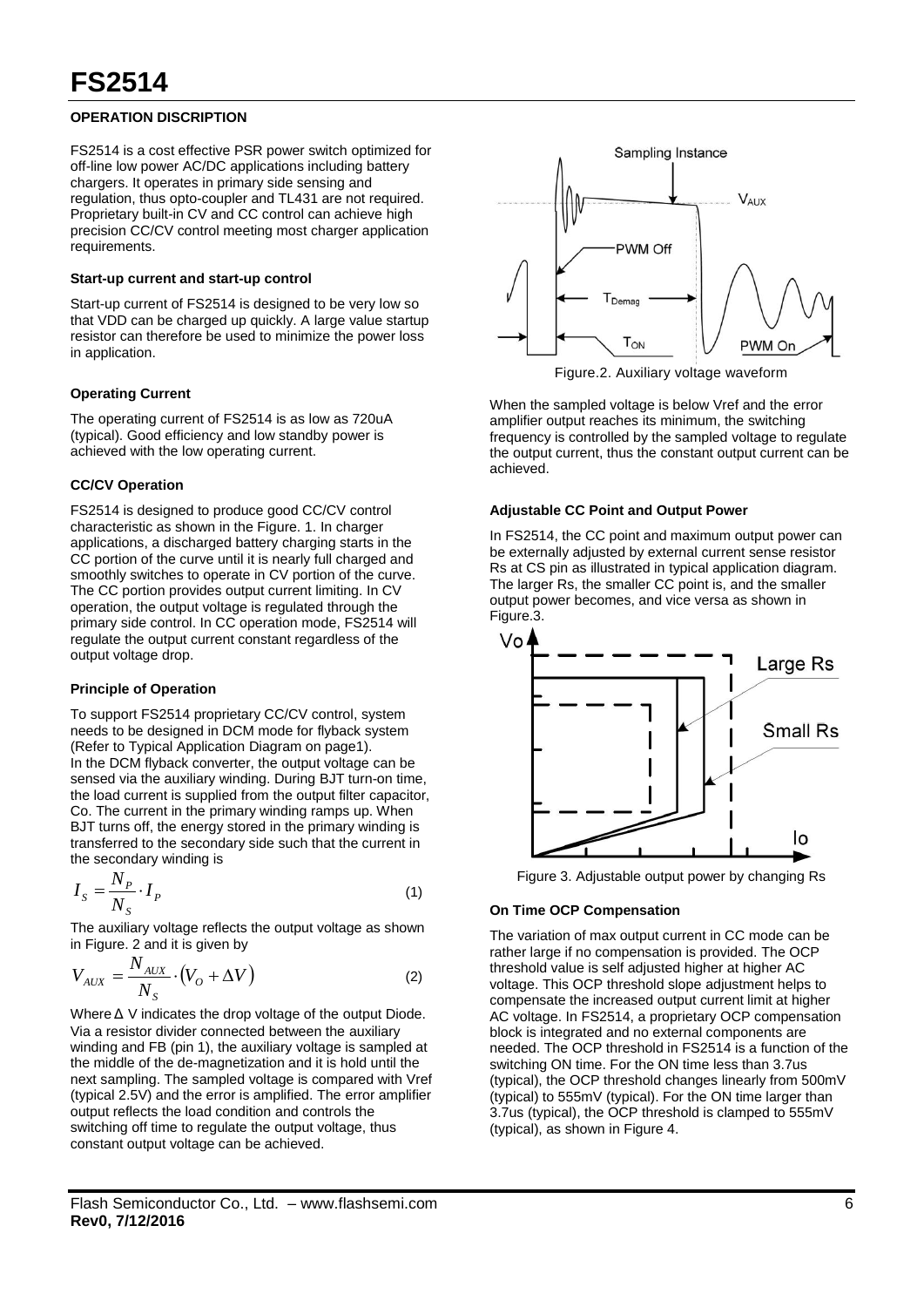

Figure.4 On time OCP compensation

#### **Operation Switching Frequency**

The switching frequency of FS2514 is adaptively controlled according to the load conditions and the operation modes.

For flyback operating in DCM, The maximum output power is given by

$$
P_{OUTMAX} = \frac{1}{2} \cdot L_p \cdot F_{SW} \cdot I_p^2
$$

Where Lp indicate the inductance of primary winding and Ip is the peak current of primary winding. Refer to the equation 3, the change of the primary winding inductance results in the change of the maximum output power and the constant output current in CC mode. To compensate the change from variations of primary winding inductance, the switching frequency is locked by an internal loop such that the switching frequency is

$$
F_{SW} = \frac{1}{2T_{Demag}}
$$
\n(4)

Since TDemag is inversely proportional to the inductance, as a result, the product Lp and fsw is constant, thus the maximum output power and constant current in CC mode will not change as primary winding inductance changes. Up to  $\pm$ 7% variation of the primary winding inductance can be compensated.

#### **Programmable Cable Drop Compensation**

In FS2514, cable drop compensation is implemented to achieve good load regulation. An offset voltage is generated at FB pin by an internal current flowing into the resister divider. The current is proportional to the switching off time, as a result, it is inversely proportional to the output load current, thus the drop due to the cable loss can be compensated. As the load current decreases from full-load to no-load, the offset voltage at FB will increase. It can also be programmed by adjusting the resistance of the divider to compensate the drop for various cable lines

used. The percentage of maximum compensation is

$$
\frac{\Delta V}{V_{OUT}} = \frac{I_{comp\_cable} \times R_1 \text{ // } R_2 \times 10^{-6}}{2.5} \times 100\%
$$

Δ V is load compensation voltage and Vout is output voltage;

For example: R1//R2=6.2Kohm, the percentage of maximum compensation is



### **Current Sensing and Leading Edge Blanking**

Cycle-by-Cycle current limiting is offered in FS2514. The switch current is detected by a sense resistor into the CS pin. An internal leading edge blanking circuit chops off the sensed voltage spike at initial power BJT on state so that the external RC filtering on sense input is no longer needed.

### **Protection Control**

(3)

Good power supply system reliability is achieved with its rich protection features including Cycle-by-Cycle current limiting (OCP), Output over voltage protection, VDD over voltage protection, short circuit protection, Under Voltage Lockout on VDD (UVLO) and over temperature protection (OTP). VDD is supplied by transformer auxiliary winding output. The output of FS2514 is shut down when VDD drops below UVLO (ON) and the power converter enters power on start-up sequence thereafter. To prevent the circuit being damaged under abnormal conditions, FS2514 provides over thermal protection function. When the die temperature rises above over temperature threshold T\_otp, the FS2514 will shut down the base output and then latch the power supply off. The controller will remains latched until the die temperature drops below the recovery threshold T\_otp\_rec and the FS2514 will reset at the same time.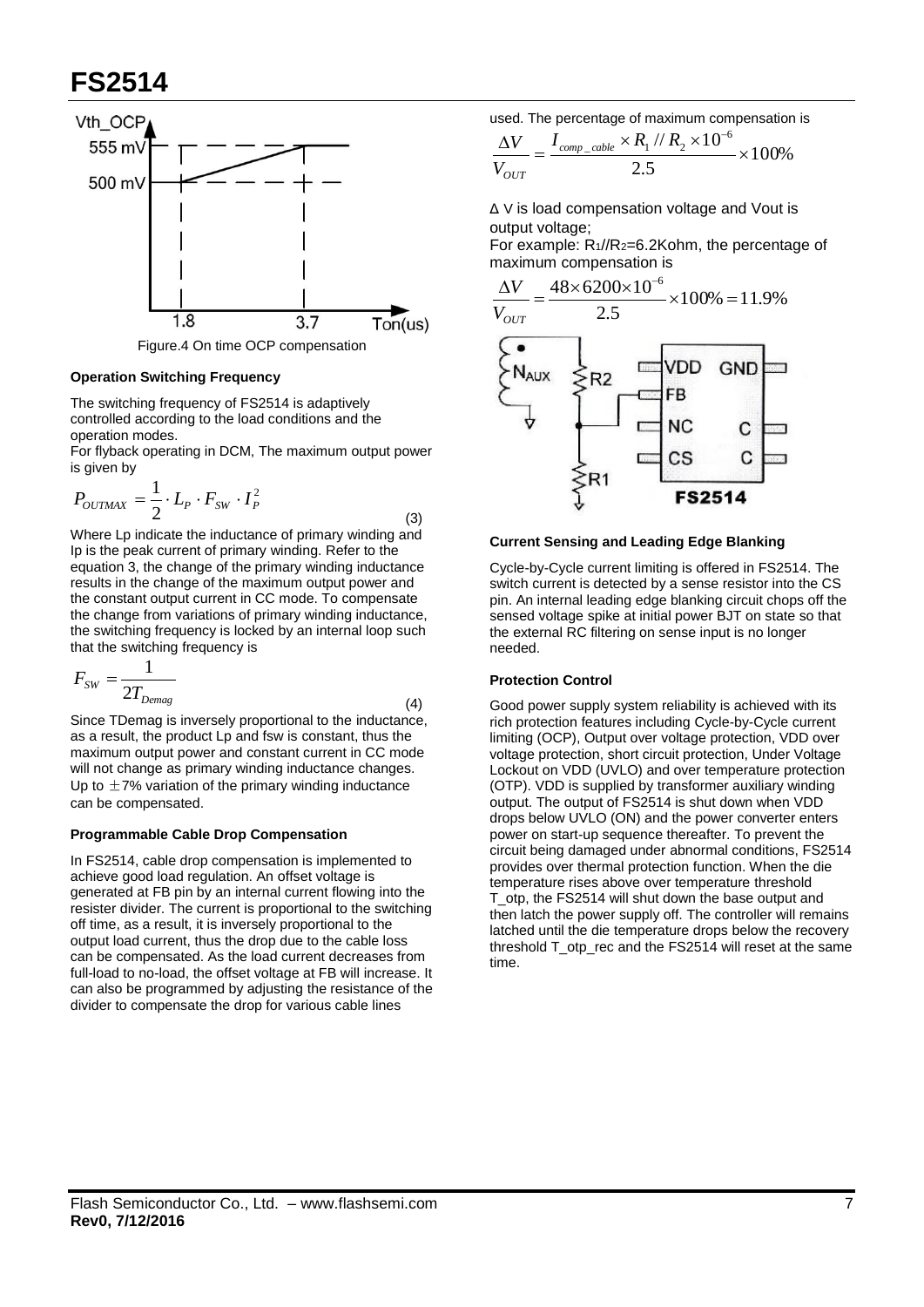| <b>CLASSIFICATION REFLOW PROFILES</b> |  |
|---------------------------------------|--|
|                                       |  |

| <b>Profile Feature</b>                                                                                                 | <b>Pb-Free Assembly</b>                              |  |
|------------------------------------------------------------------------------------------------------------------------|------------------------------------------------------|--|
| Preheat & Soak<br>Temperature min (Tsmin)<br>Temperature max (Tsmax)<br>Time (Tsmin to Tsmax) (ts)                     | $150^{\circ}$ C<br>$200^{\circ}$ C<br>60-120 seconds |  |
| Average ramp-up rate (Tsmax to Tp)<br>Liquidous temperature (TL)                                                       | 3°C/second max.<br>$217^{\circ}$ C                   |  |
| Time at liquidous (tL)                                                                                                 | 60-150 seconds                                       |  |
| Peak package body temperature (Tp)*<br>Time $(tp)^{**}$ within 5°C of the specified<br>classification temperature (Tc) | Max $260^{\circ}$ C<br>Max 30 seconds                |  |
| Average ramp-down rate (Tp to Tsmax)<br>Time 25°C to peak temperature                                                  | 6°C/second max.<br>8 minutes max.                    |  |



**Figure 2** Classification Profile